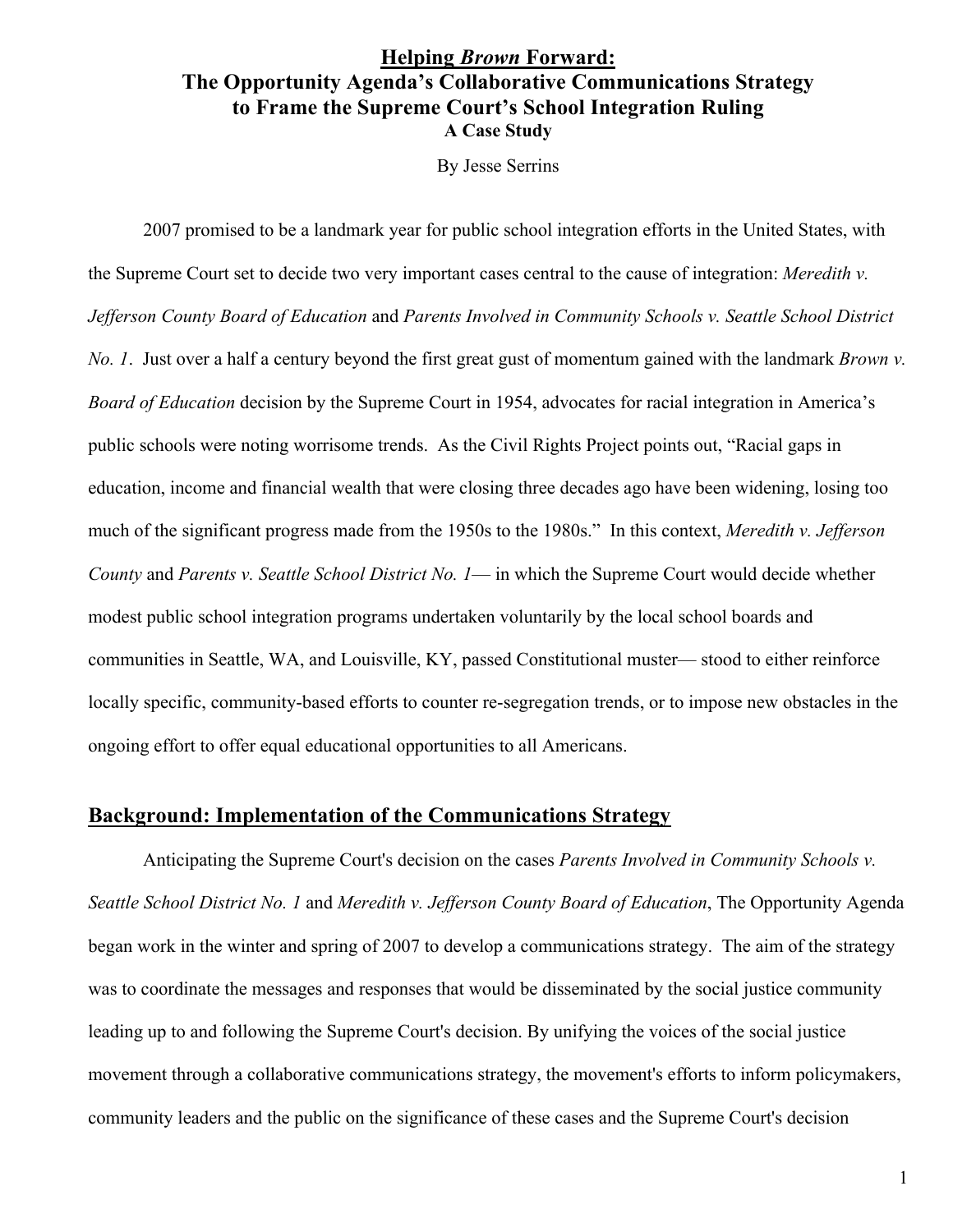regarding them could achieve greater coherence, resonance and amplification.

The Opportunity Agenda worked closely with a number of groups, including the Leadership Conference on Civil Rights and the NAACP Legal Defense and Educational Fund, The Ford Foundation Human Rights Fund, Mainstream Media Project, and the public relations firm McKinney and Associates, with an initial focus on coalition building. Through frequent phone and email correspondence, the coalition honed its strategy, with The Opportunity Agenda initially producing two main documents.

First, a set of preliminary talking points were issued ("Learning Together: The Supreme Court's School Diversity Cases"). This document emphasized the significance of establishing a consistent overarching frame when talking about these cases, in particular a frame that does not engage the opposition's language but rather establishes a different set of parameters for thinking about the promotion of diversity in our nation's public schools. The recommended primary frame was that of *communit*y. By beginning the discussion with community in mind, the key elements of the school integration cases could be addressed in a manner that served to emphasize the positive values of the social justice community's belief that the disputed integration efforts were modest, effective, voluntary local measures that were tailored to "fulfill the promise of the constitution." A focus on community served to underscore the fact that these integration measures, despite their modesty, are beneficial to everyone who is affected by them by encouraging the community to participate in the creation of the kind of diverse educational environment that research has shown improves the learning experience for children of all races and ethnicities. The community frame was called upon in order to establish a broad linguistic base that would enable in-depth discussion of the school integration cases without resorting to discussion of affirmative action, 'quotas' and other well-trod themes that carry the discourse into the opposition's territory.

Following on the preliminary set of talking points, The Opportunity Agenda distributed a more narrowly targeted set of sample messages for strategically responding to each of the decisions that the Supreme Court could potentially hand down. Each of the possible responses maintained careful adherence to the details of the community frame established by the preliminary talking points. These sample messages successfully anticipated the 4-1-4 decision that was ultimately handed down and served as successful

2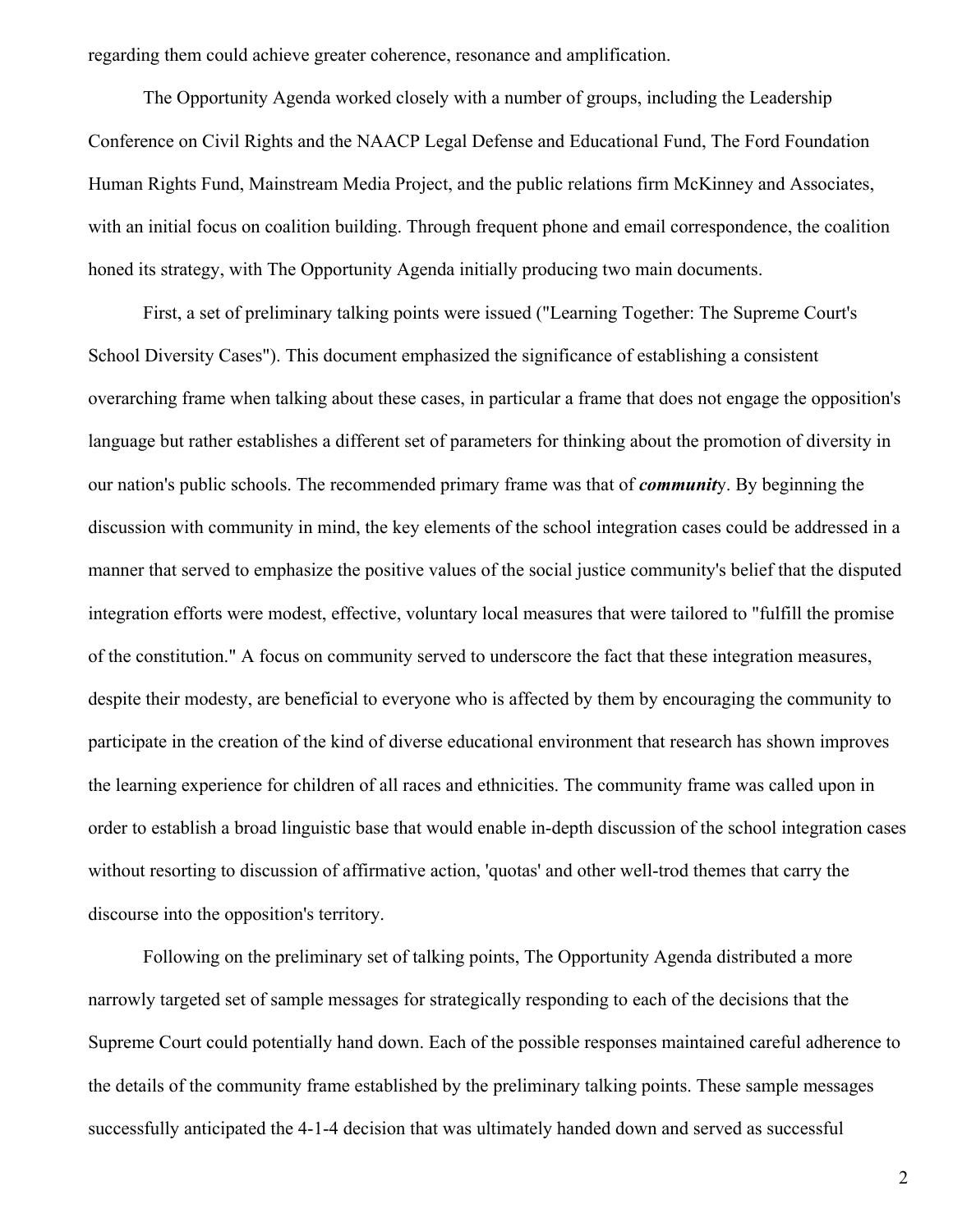preparation to issue the core response: despite the fact that the modest, voluntary integration programs were struck down, the controlling opinion is pleasing in that it still leaves room to develop new measures for pursuing integrated and inclusive schools.

Several events were coordinated to take place on the day of the Supreme Court's decision. The finalized set of talking points drafted by Alan Jenkins of The Opportunity Agenda were distributed via email to 75 leaders of the social justice movement representing more than 45 organizations and universities. Additionally, a conference call was arranged during which Alan Jenkins presented and discussed the use of these talking points with a large group of social justice leaders in preparation for dissemination of a response to the ruling.

McKinney and Associates was enlisted to coordinate a media briefing for 12pm on the day of the decision. In preparation, McKinney conducted intensive outreach to journalists and media outlets, developed an electronic media kit, and repeatedly disseminated an advisory announcing the media briefing for the day of the decision. The briefing consisted of concise presentations from Ted Shaw of the NAACP, Wade Henderson of the LCCR, and representatives of the School Board Association, followed by an extensive question-and-answer session to allow representatives of the media to engage the presenters on the decision. McKinney also conducted follow-up outreach to ensure dissemination of the coalition's response to the decision.

Finally, an afternoon conference call was arranged under the LCCR's direction, inviting an additional 75 social justice leaders to hear presentations from Alan Jenkins, Wade Henderson, Anurima Bhargava and Bill Taylor.

## **Analysis**

The Opportunity Agenda's collaborative communications strategy was effective in coordinating a response to the Supreme Court's decision among a number of representatives of the coalition who did gain media appearances surrounding the decision. However, some obstacles should be considered in developing similar future communications strategies.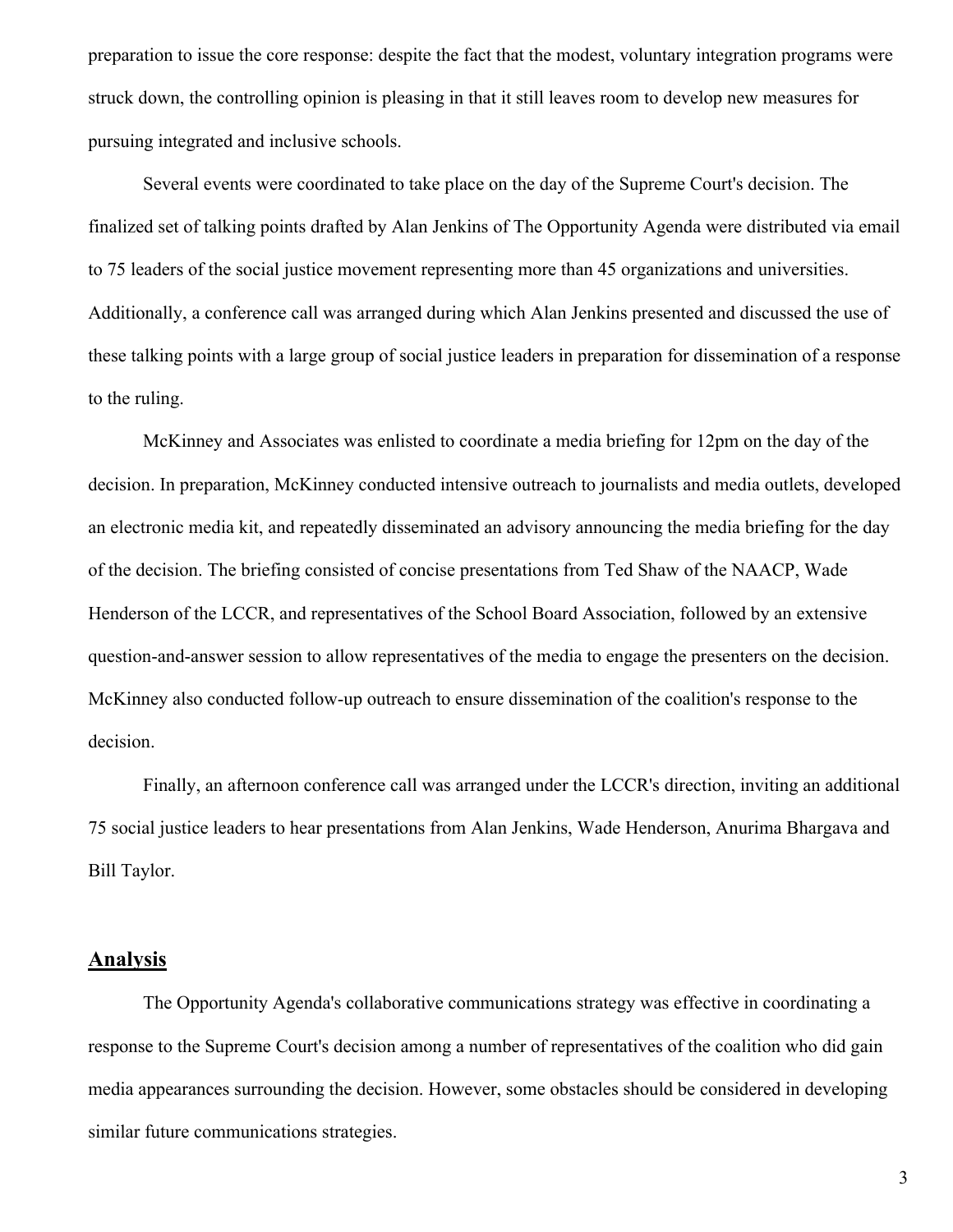### *Radio*

Mainstream Media Project (MMP) tracked the radio appearances of coalition members following on the Supreme Court's decision. Radio is a difficult medium to subject to analysis- beyond the logistical problem of tracking appearances, there is the additional obstacle of gaining access to archives or transcripts of the broadcasts. Nevertheless, MMP documented 38 separate radio appearances by representatives of the coalition in the wake of the Supreme Court's decision. Of these 38 appearances, 11 archived broadcasts were obtained for analysis. In addition to these audio archives, transcripts from 4 National Public Radio broadcasts featuring appearances from coalition members were also available for consideration.

The great majority of the radio appearances that we were able to assess reflected strong adherence to the talking points drafted by The Opportunity Agenda, and the community frame was frequently present in the discussion as well. Only one of the radio appearances completely diverged from the talking points and the framing suggestions.

The hosts of the various talk shows almost invariably characterized the Supreme Court's decision as a "split decision" and a "5-4 vote" in favor of striking down the voluntary integration programs in Louisville and Seattle. However, the coalition representatives were consistent in clarifying that the decision actually came as a more nuanced 4-1-4 vote. The recurrence of this clarification inevitably led to a focus on the fact that Justice Kennedy's controlling opinion very clearly insisted that there is a compelling interest in actively seeking the integration of our nation's public schools. As one representative stated in explaining the 4-1-4 decision, Kennedy did vote to strike down the Seattle and Louisville plans, "*but*- and this is the important part- he then says that, under certain circumstances, 'I do believe that it's constitutional for school districts to take race into account in order to integrate schools.'" [James Ryan, WSMN, 7/2/07] This emphasis was echoed, for example, when another representative explained that Kennedy departed from the plurality decision "in one very important way. He said that he still believed that reducing segregation was a valid goal for school officials, and he said that they could under the law decide that that was something that they should address, and that there are ways that they can address it that would not be unconstitutional... What that means is that school districts can still legitimately under the constitution try to reduce racial isolation in their school

4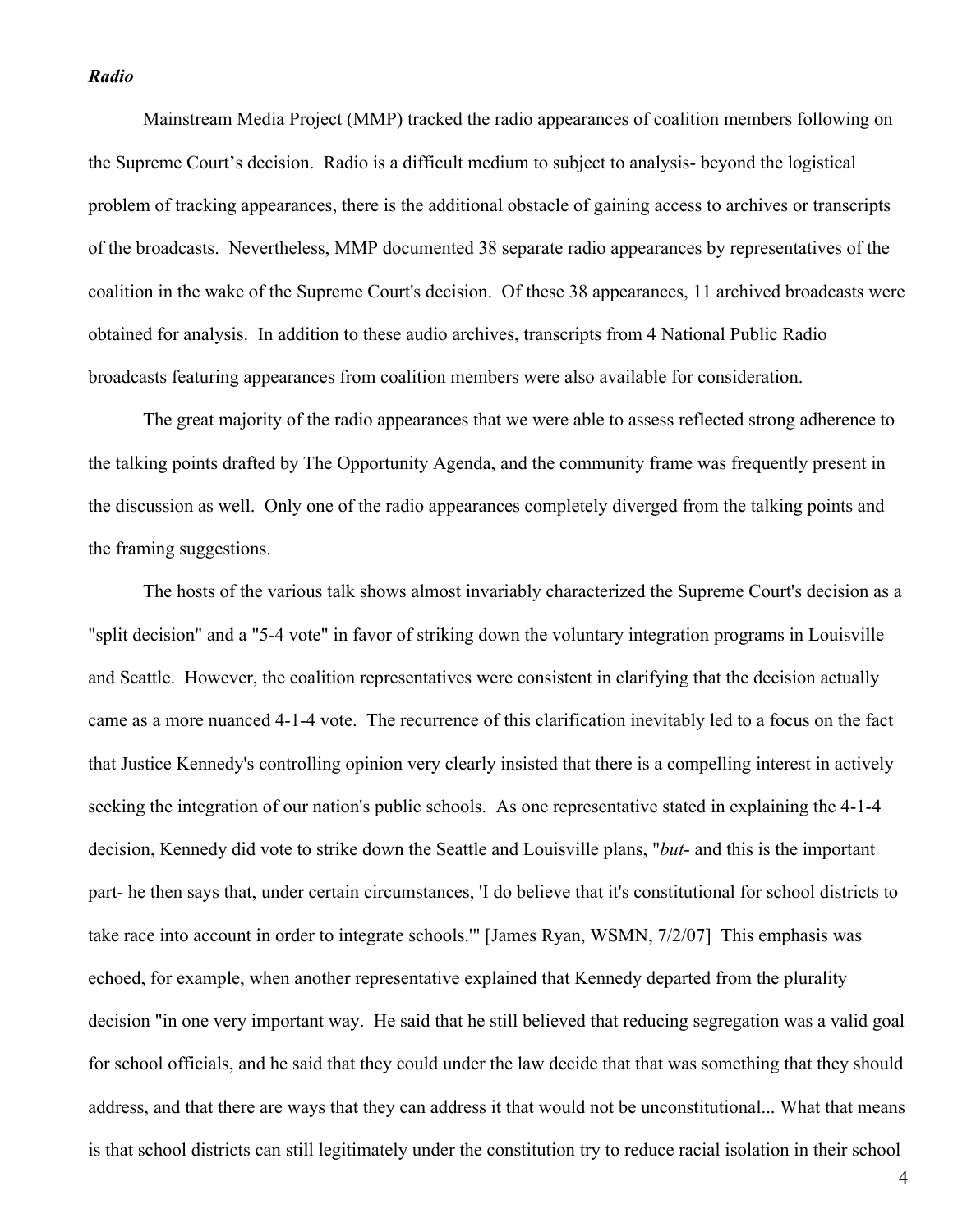districts. And there are tools that Kennedy specifically talked about [in order to do that]." [Dennis Parker,

WWPR, 7/6/2007] Still another representative put it quite concisely: Kennedy "acknowledged that achieving

racial diversity in schools is a compelling interest that school districts can pursue." [Jack Boger, WSLR,

7/6/2007]

The *community frame* was also present to some extent throughout much of the radio talk show

discussion of the decision. Several quotes highlight the way in which the community frame was generally

## established:

*I was very disappointed when the Supreme Court struck down two voluntary programs. These are school districts that want to do the right thing, that realize that it's a benefit for all their students to have desegregated schools, that have support from the community for these programs.* [Dennis Parker, WWPR, 7/6/2007]

*The way to have students and this country stop discriminating on the basis of race has long been shown to be to bring people together and to have them be able to learn about one another and to instill tolerance for people of different backgrounds and cultures, and there's no better place to do that than America's public schools... and that is exactly what [Roberts] and others who joined him are trying to have us not do.* [Anurima Bhargava, WBAI, 7/2/2007]

*All serious public policy questions involve balancing the absolute rights of every individual with what's needed for a community... Most of the people in Seattle and large majorities in surveys in Louisville want to have integrated schools. The means they adopted to get them were very moderate. Very few people were denied their first choices, and most of the people in these communities... got what they preferred, which was integrated schools... [The court decision] ignored the fact that they were overriding the judgment of the local elected officials, the educators in these communities, and the citizens and the students. We actually surveyed the students in both of these cities... and the students who were in the integrated schools were very satisfied with their experience- almost identical levels of satisfaction in minority and white students. So basically in the name of protecting the rights of a very small number of individuals, the rights of everybody else to get what they want were denied.* [Gary Orfield, WBAI, 7/2/2007]

The fact of continuing segregation was widely discussed during all of these radio appearances. In

particular, the connection between pervasive housing segregation and the documented trend of re-segregation

in schools was a recurring theme. The need to recognize race, and the fact that the Roberts opinion would, in

seeking to deny the constitutionality of acknowledging the role of race in American life, render integration

efforts nearly infeasible, was captured particularly well in the following:

*[Roberts and those who joined him] keep talking about race neutrality and race blindness as if race doesn't matter in the United States, as if the segregation that exists in Seattle, and in Louisville, and in communities all over the country, is completely disconnected from discrimination. And we know that that is not true, that a good part of the reason for the housing patterns we see are a product of discrimination not only in housing, but in employment, and in transportation, and in a whole range of American life. So when you have this segregation that's produced as a result of all these factors, and then you put on top of that school assignment*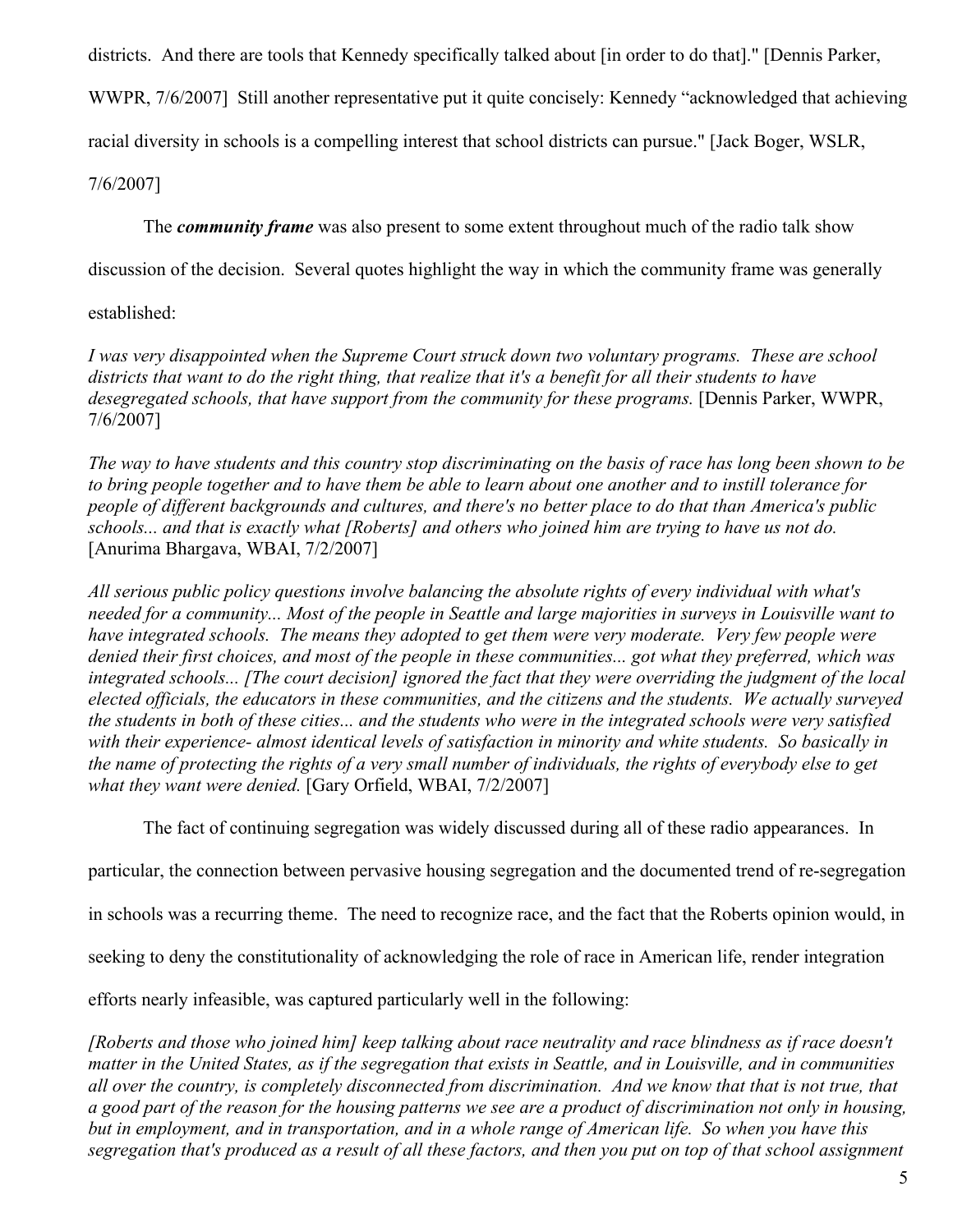*zones, then you're just basically freezing in place that segregation, and assuring that schools will continue to be segregated.* [Dennis Parker, WWPR, 7/6/2007]

Others also pointed to documented evidence and the overt desires of a range American communities

to underline the need to acknowledge race and actively pursue integration:

*We had run thousands of school choice plans in the early 1960s that didn't take race into account, and it was proved in place after place: they increase segregation, they undermined integrated neighborhoods. So basically the court decision just ignored that history, it ignored that reality.* [Gary Orfield, WBAI, 7/2/2007]

*The military and the business community, in a brief they filed four years ago in the University of Michigan cases, said that racial diversity is essential to national security. The military could not have a corps of men and women, who are quite diverse, if they're not led by generals, captains, majors, lieutenants who look like some of them. And the business community has long found that diversity is essential for prosperity.* [John Brittain, WWPR, 7/11/2007]

*There is nothing that's more important to community than trying to bring quality education to their children and to their schools. And there are many different ways that we try to do that... In Louisville, nearly 90% of white and black parents thought it was incredibly important that having integrated schools was part of the quality education that they provided to their children. And so it wasn't that there is anything magic about a majority black school or a majority white school. There is something magic about trying to bring a quality education to your students where diverse and inclusive schools are part of that.* [Anurima Bhargava, KPFK, 7/3]

*Brown v. Board of Education* was also frequently referenced during the course of these talk shows.

One of the strongest references to its legacy is given in the following:

*I think the important thing to recognize about Brown v. Board of Education is that it is more about equal educational opportunity and opening up those doors of access to students of all different backgrounds. That was the promise of Brown, that was the goal of Brown... Somewhere along this way, the notion that Brown is just simply about integration of schools, I think that's missing what the powerful force of Brown is in this country, not just in terms of opening up doors to students of all different backgrounds, but really in providing opportunities and trying to actually ensure that education, which is the very foundation of this country, is something that all children receive.* [Anurima Bhargava, WBAI, 7/2/2007]

However, the nature of the discussion around *Brown* throughout most of these radio appearances does point to a particular obstacle in coordinating a communications strategy of this kind. By and large *Brown* entered the discussion in terms of the way it was coopted by the plurality opinion in the school integration decision, so that several times it was pointed out that Justice Roberts "turned *Brown* on its head." While indeed there is a good deal of truth to this, it seems that framing *Brown* in these terms runs the danger of diminishing the power of the community frame as it was devised through the collaborative effort to draft a communications strategy. The above quote from Anurima Bhargava directs the discourse around the school integration decision towards the positive aspects of deliberate efforts to integrate schools and implicitly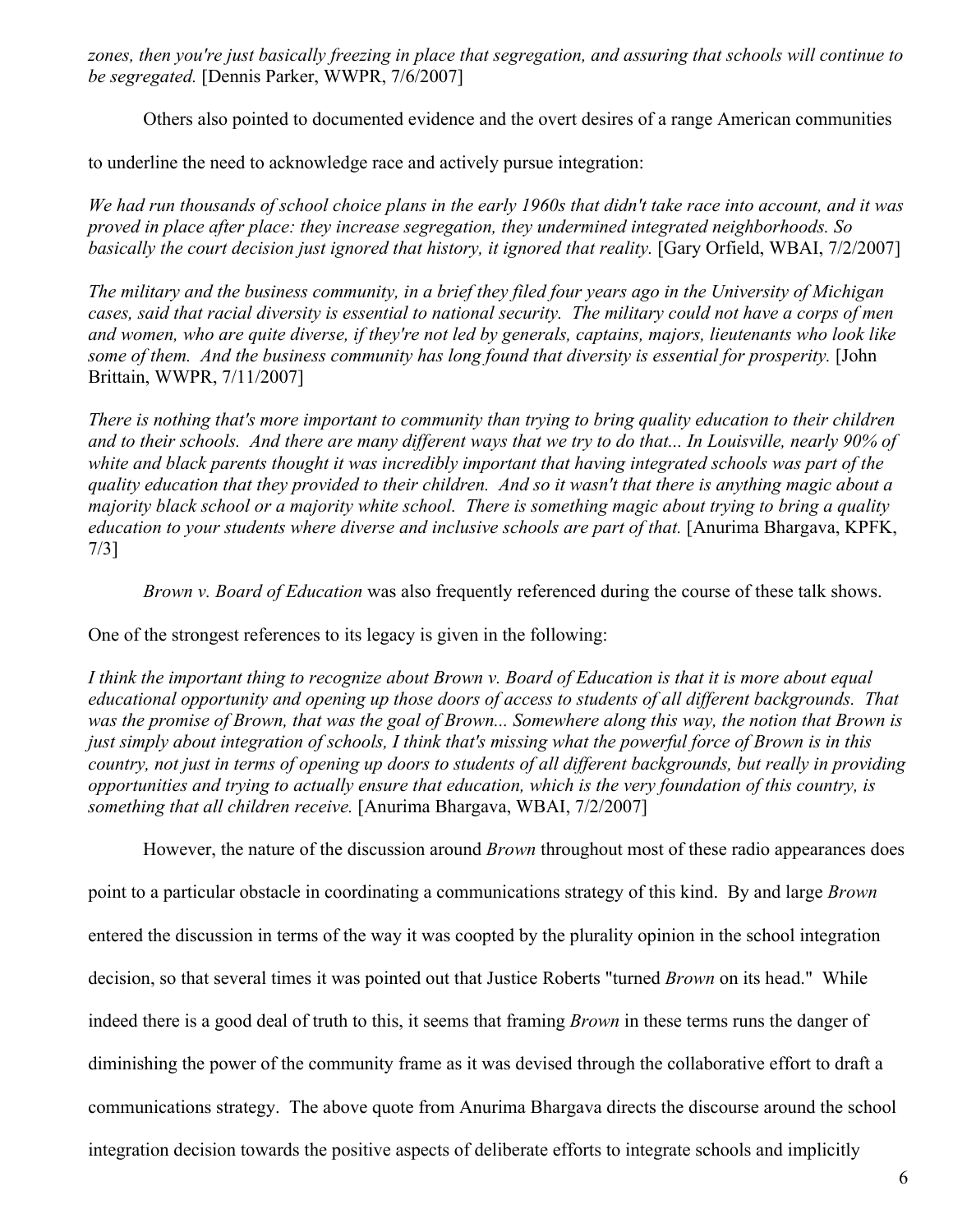emphasizes moving forward. On the other hand, discussing *Brown* in terms of its perverse cooptation by the opponents of integration concedes to these very opponents the terms in which *Brown* will be discussed.

The primary difficulty can be summarized as follows: while the language of The Opportunity Agenda's talking points and the community frame were predominant throughout most of these discussions, this language was often woven together with a strong sense of disappointment with the decision, a focus on the ways in which it will now be more difficult to foster integration, and an emphasis on the rightward shift

of our courts and government:

*[The school integration case] is very significant on many levels. It's going to make it much harder for school systems to implement voluntary desegregation. The Supreme Court said that school systems can't look to the race of students in assigning them to schools. It's very hard to desegregate schools without paying attention to race. Also, at least four of the justices indicated that they think the Equal Protection Clause requires that the government be colorblind. I think that's going to put in jeopardy affirmative action programs that the court had previously upheld... I believe that this is the most conservative court since the mid-1930s... This is the year the conservatives got their court.* [Erwin Chemerinsky, WRKF, 7/6/2007]

*You have Justice Kennedy saying, 'Well, you could do targeted recruiting,' so that means that you could go into a black neighborhood and recruit for schools there, or you can draw attendance zone lines and do the kind of gerrymandering that used to be struck down when it was done in other contexts... Kennedy seems to be saying that's fine now, as long as it's used to desegregate the schools. And so it's at least a partial shortterm solution, but I think in terms of confronting the underlying racial issues, it's avoiding them, and it is doing it in a way that's not straightforward, and it's not honest. But it's what we have- unfortunately.* [Dennis Parker, KBOO, 7/16/2007]

*There's no question about it. The court has tilted away to the right. In the long litany of major school desegregation cases [lists these major cases from Brown through to the University of Michigan cases]- and those cases have all upheld affirmative action, but they've all taken a bit of a hit, like a ship that that was hit in the bow. It's listing but it's still floating, and it manages to right itself and continue on, although not in full-fledged power and steam. And now we come to 2007, with the [integration cases], and once again the integration supporters dodged a bullet. The door to integration is still open, but the supporters have to figure out a way to enter. And so we are in a period of some confusion and some searching.* [John Brittain, WWPR, 7/11/2007]

*[The Supreme Court has now said,] contrary to many of it's previous decisions, that local authorities had no right to take any conscious action that really was likely to work in these settings except under very extraordinary circumstances, and made the whole outcomes for these communities much more complicated and expensive for these communities to even partially recreate what they've got now... What you've got now is a real twisting of the 14th amendment... it was about protecting freed slaves. Now it's being applied to protect individual whites to have absolute choice, and to be able to take down the judgment of an entire community that wants to maintain integration after a struggle of forty years to figure out how to do it.* [Gary Orfield, WBAI, 7/2/2007]

If, in an ideal situation, the frame for discussion would be completely shifted from one of reactivity

and a sense of having been defeated, to one that promotes a sense that progress depends on moving forward,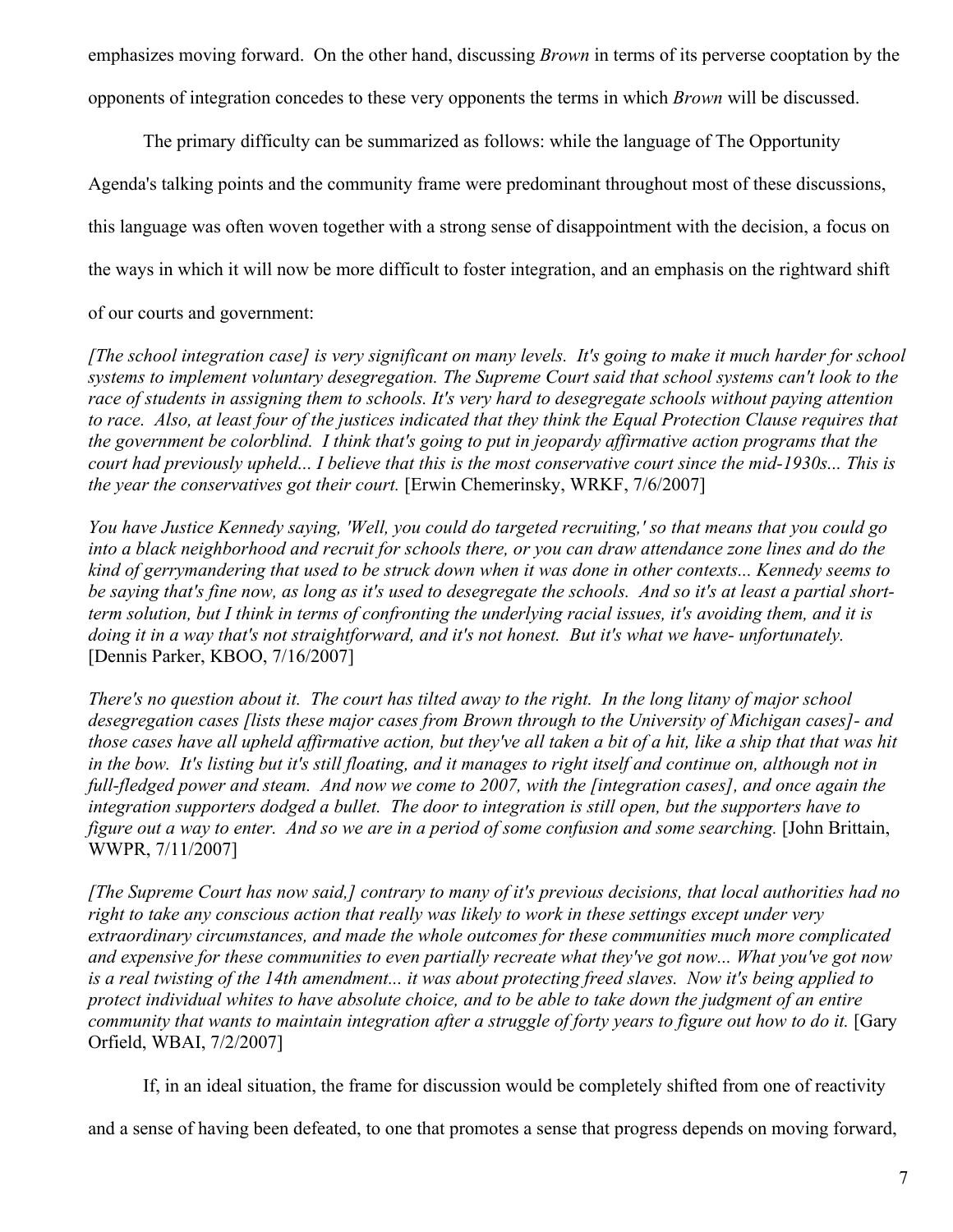on assessing the changing conditions and defining a pro-active, affirmative response to these conditions, then the radio talk show format calls attention to several obstacles impeding the completeness of this shift. First, the talk shows that members of The Opportunity Agenda's coalition appeared on clearly tend towards a liberal or left-leaning perspective. Though this is mostly favorable to the strategy devised by The Opportunity Agenda, the format seems to carry with it certain assumptions about how to discuss rightward trends in our country. It is perhaps useful to think of these assumptions as stemming from a combination of the talk show hosts' honed approaches to doing radio and the audiences' expectations of how the hosts will treat a development such as the school integration cases. It seems that, in addressing this decision on liberal talk radio, greater emphasis is placed on the story of the courts and the government, their shift to the right and the threat this poses to a progressive agenda, so that the narrative that *Brown* has been turned on its head by a rogue court is predominant over the alternative use of *Brown* to demonstrate the constitutional legitimacy of the programs that the Supreme Court has ruled against. This narrative mode tends to detract from a more affirmative effort to lay claim to and foreground the language of the Supreme Court's opinions that is favorable to the social justice movement.

To a smaller extent, affirmative action, forced bussing, 'legislating from the bench' and 'judicial activism' did receive mention. However, it should be noted that affirmative action never entered the discussion as a way of describing the school integration cases. Affirmative action received mention in several instances where coalition members offered speculation on the possibility that the Supreme Court's school integration ruling could have negative implications for affirmative action in the future. Affirmative action also entered the discussion in the sense of legal precedent, as in this explanation by Theodore Shaw:

*The force in law is that [Kennedy's opinion] may be what controls here. You think back to the Bakke decision in 1978. It was a 4-4-1 decision in which Justice Powell's opinion was little understood at that time. But that ended up really being the opinion of the court. And it was on that opinion that affirmative action in higher education was sustained for 25 years... This decision very much resembles the Bakke decision in terms of the alignment.* [Theodore Shaw on "Tell Me More," NPR, 6/29/2007]

There was only one instance of an exchange involving 'legislating from the bench' and 'judicial activism.' These terms were used to describe the actions of Chief Justice Roberts and those who joined with him. This exchange was initiated by the show's host, who opened his interview by prompting just such an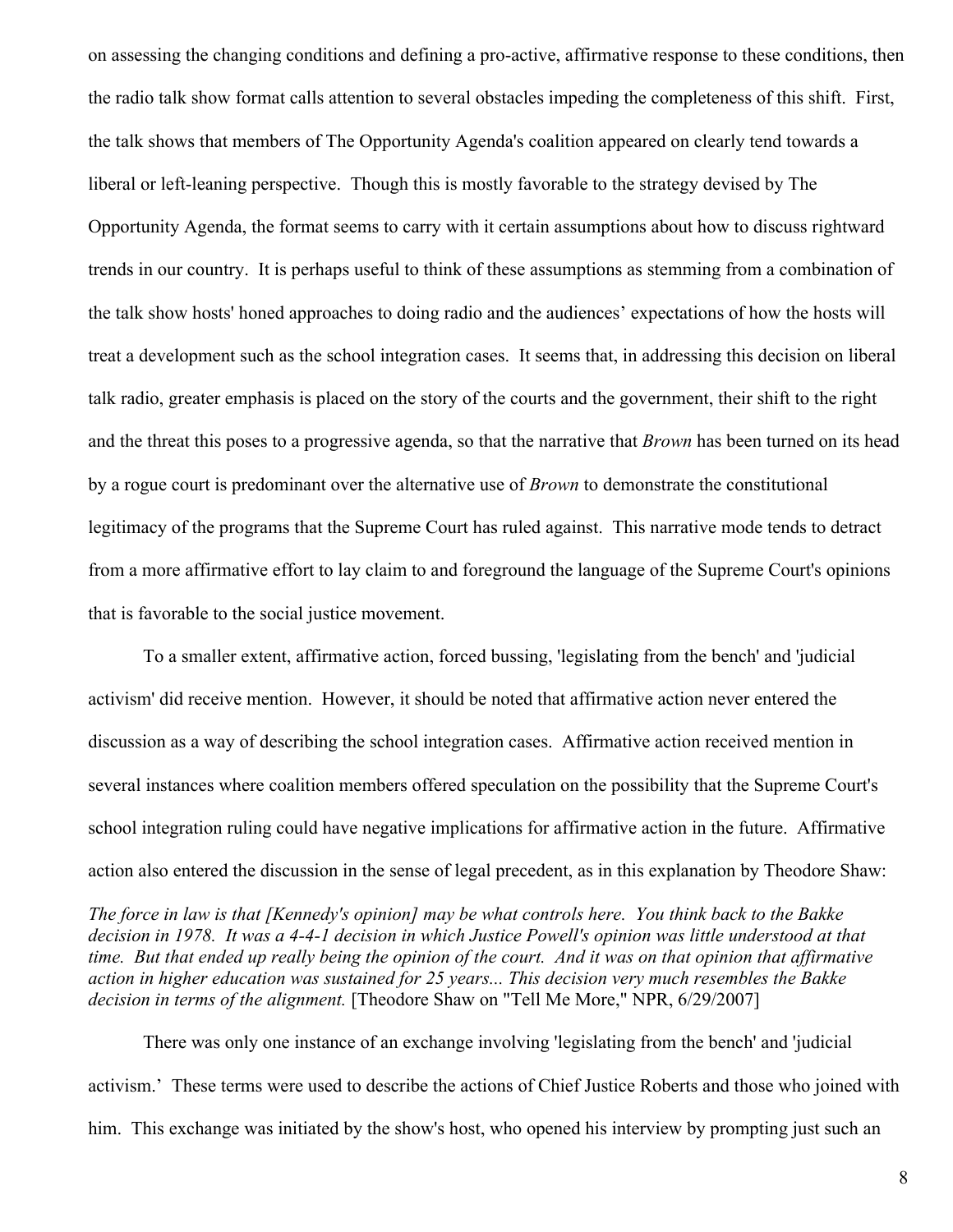exchange. Unfortunately, these phrases did become a recurring theme of this particular show.

In a more general sense, the issue of negotiating the direction that a host chooses to give to his or her program was most clear, among the radio appearances under consideration, in a broadcast appearance by a coalition member that diverged entirely from The Opportunity Agenda's talking points. In this particular instance, the coalition representative was a legal scholar who had been asked onto the show to discuss the state of the Supreme Court at the close of its term in general, with the result that the school integration case was only briefly discussed in the context of the threat of a radically right-wing Supreme Court. This highlights the difficulties both of maintaining the talking points and the framing effort when the format and content of a media appearance is largely dictated by a host or a writer, and also of reconciling the communications strategy with the different established expertises and opinions of the individuals connected to the effort. By and large, however, these potential conflicts were secondary to a strong adherence among coalition members to the communications strategy.

#### *Print*

A Lexis-Nexis scan of print media was also conducted. The date range of the database search was 6/28/2007 to 7/6/2007, with the search terms being the names of individuals who had been briefed on the talking points and framing effort [see attached spread sheet]. The search yielded 20 unique articles featuring appearances by coalition members. Several of these articles were syndicated and appeared in a number of different outlets [see attached spreadsheet]. Despite the small sample size- which encompasses regional and national outlets, as well as wire services and legal news publications- a few points can be made.

The articles themselves were generally somewhat clear on the fact that possibilities for deliberate integration efforts still remain. However, coalition representatives were generally restricted to very brief citations. It seems safe to assume that the content of the radio interviews would reflect to some extent what representatives would have said to print journalists as well. However, for the most part, the print citations of coalition members tended towards statements about how the Supreme Court's decision limits integration efforts rather than drawing on quotes that emphasize the 'door left open' perspective. A substantial

9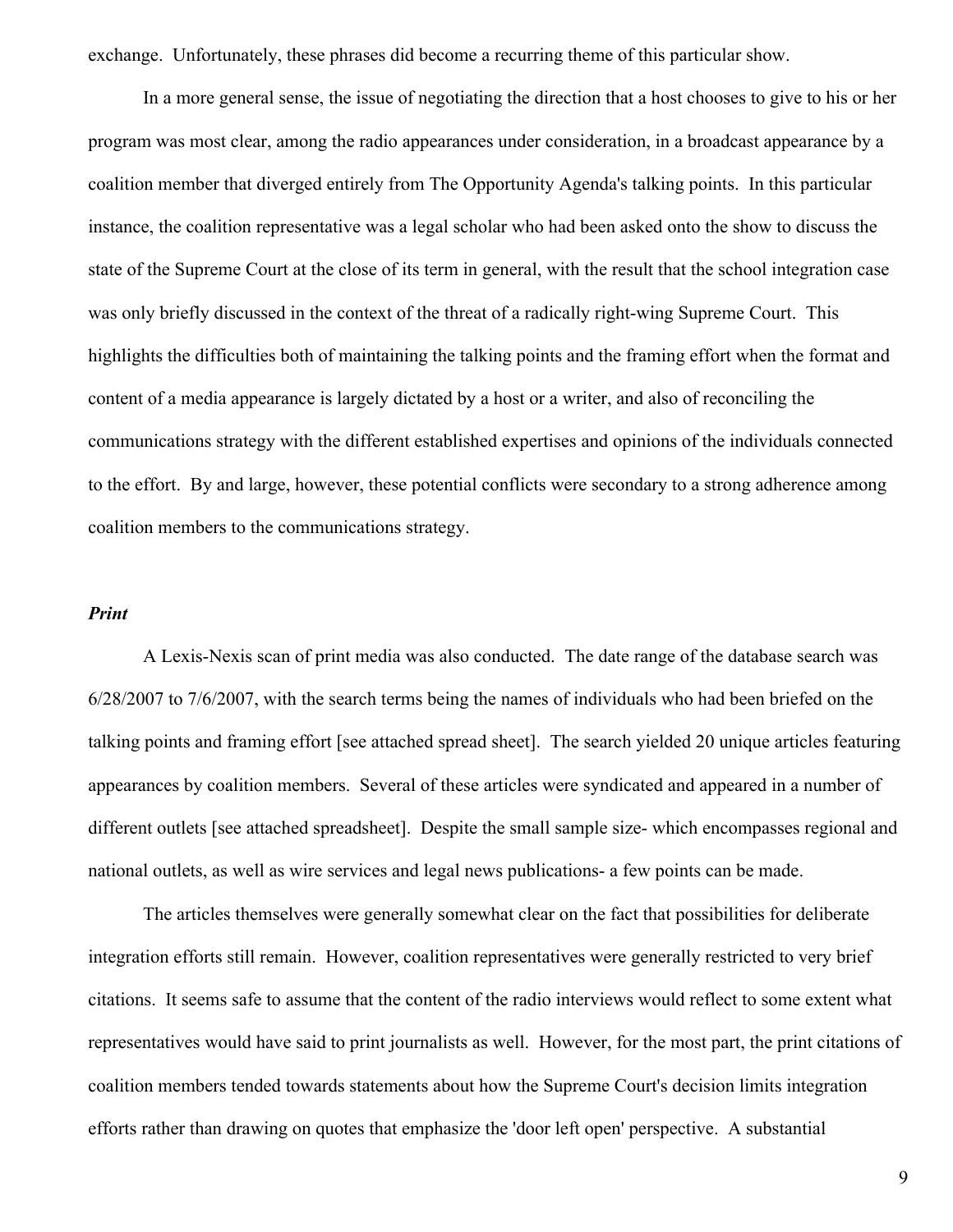*Associated Press* article by Mark Sherman from the day of the ruling, which received syndication in a

number of outlets, contains the following set of closely-grouped quotes:

*'We got rained on today, but there's a silver lining,' said Theodore Shaw, president of the NAACP Legal Defense and Education Fund. Dennis Parker, director of the American Civil Liberties Union's Racial Justice Program, said, 'Even so, the rejection of the Seattle and Louisville school plans represents a significant step backwards in a nation where schools are becoming increasingly segregated by race and ethnicity'... The ruling also could unsettle the more than 2000 magnet schools that educate 2 million children since many were created under desegregation plans, said UCLA education expert Gary Orfield. 'These are some of the only integrated things in a lot of our inner cities,' Orfield said. 'It's one of the only ways to keep middle-class kids involved in big-city school systems.'*

This series of citations points to the difficulty of anticipating how quotes will be selected for print.

Considering the range of statements to be found in the radio broadcasts, it seems that to some extent

journalists tended to select quotes that enabled a 'balanced narrative' in telling the story of these decisions.

Most of the stories in which coalition members appeared were stories about the fact of the Supreme Court's

having handed down a decision, rather than an elucidation of the implications of this decision or a close look

at the plans themselves.

In these stories, Gary Orfield was generally cited to lend authority to claims about the continued

existence of segregation in housing and schools:

*Because neighborhoods often are segregated by race, and blacks and Hispanics are more likely to be poor than whites, school officials can use geography, income and other criteria in making assignments and still achieve racial balance, said Gary Orfield, co-director of the Civil Rights Project at the University of California, Los Angeles.* [Savage and Havemann, *The Grand Rapids Press*, 6/29/2007]

Theodore Shaw was most often cited as acknowledging the setback and explaining that room was left to develop other avenues to school integration. Dennis Parker and Wade Henderson appear in print with brief and essentially negative responses to the ruling (and it is therefore interesting to note that in his radio appearances, Parker mostly retained a tone in keeping with the communications strategy, suggesting that the journalist or editor in this case may have selected for a more negative assessment). Erwin Chemerinsky made several print appearances to comment or editorialize on the overall rightward movement of the court this term.

In summary, it could be said that these stories sought to use coalition members— who were portrayed as dismayed but generally looking to rethink integration within the bounds set by Kennedy's opinion— as a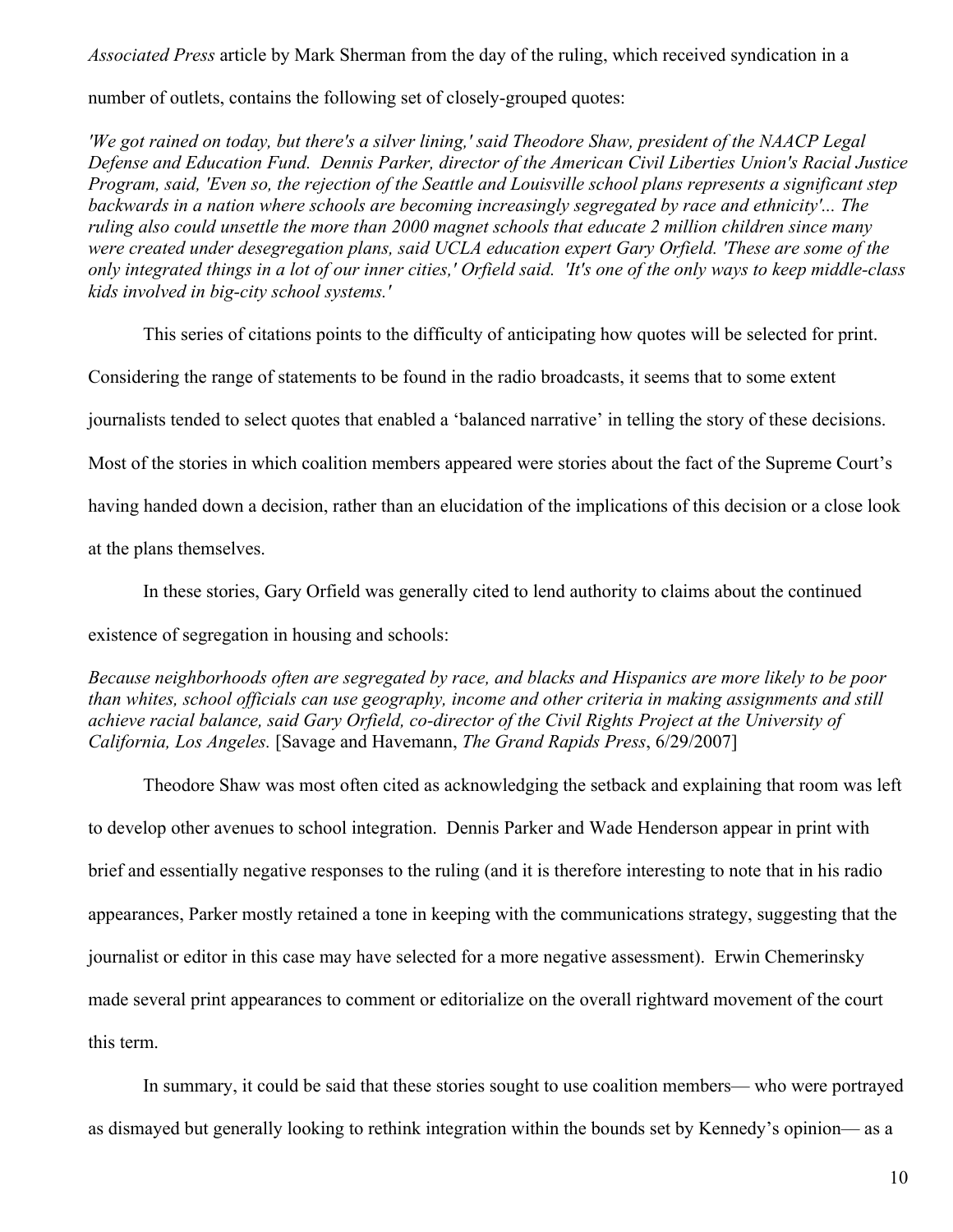point of contrast to the comments of the plaintiffs in the integration cases and those who support them, who were, to quote one plaintiff, "relieved and vindicated" by the decision.

Two press releases were returned by the print media scan as well. A press release from the NAACP was strong in reflecting the talking points and framing effort, leading with a paragraph that both highlighted the voluntary nature of the integration programs and emphasized that "the court did, however, uphold diversity as compelling interest in kindergarten through  $12<sup>th</sup>$  grade public education." A press release from the National Campaign to Restore Civil Rights was noticeably bleaker, and did not reflect the talking points or suggested framing.

## *Television*

Transcripts from 7 television appearances by Theodore Shaw were also returned by the Lexis-Nexis search for print media. 5 of these appearances consisted of brief sound bites during news show coverage of the Supreme Court's ruling, 3 of which were noticeably more negative than the quotes selected by print journalists.

Shaw also appeared for discussion on PBS's *NewsHour with Jim Lehrer* on June 28<sup>th</sup>, 2007, alongside Roger Clegg of the Center for Equal Opportunity. Against Clegg's view that the Supreme Court decision was "the right thing to do," Shaw was strong in asserting the coalition talking points and shifting the discussion towards an emphasis on the strategies for integration left available by Kennedy's decision:

Clegg: *…I think that school boards are also going to be sensitive to the fact that most parents don't like it when they are told that where they can send their children to school depends on what color they are…*

[Host]: *Is that the future you see, Mr. Shaw?*

Shaw: *Well, I think that what we're going to see is a continued re-segregation of many of our nation's public schools, although we should be very clear. Justice Kennedy's opinion is significant. It leaves open the possibility that school districts can take a number of actions to avoid segregation, and even goes as far as to say that school districts and the government in general ought to be able to address what's been called de facto segregation, which is a bit more progressive than Supreme Court decisions had indicated in the past.*

A June 29<sup>th</sup> appearance on MSNBC's *Tucker, with Tucker Carlson* was more or less an exercise in futility, in which Shaw made every effort to hold a reasonable dialogue around the Supreme Court decision and Carlson repeatedly sabotaged the effort and insisted that Shaw was dishonest in not admitting that